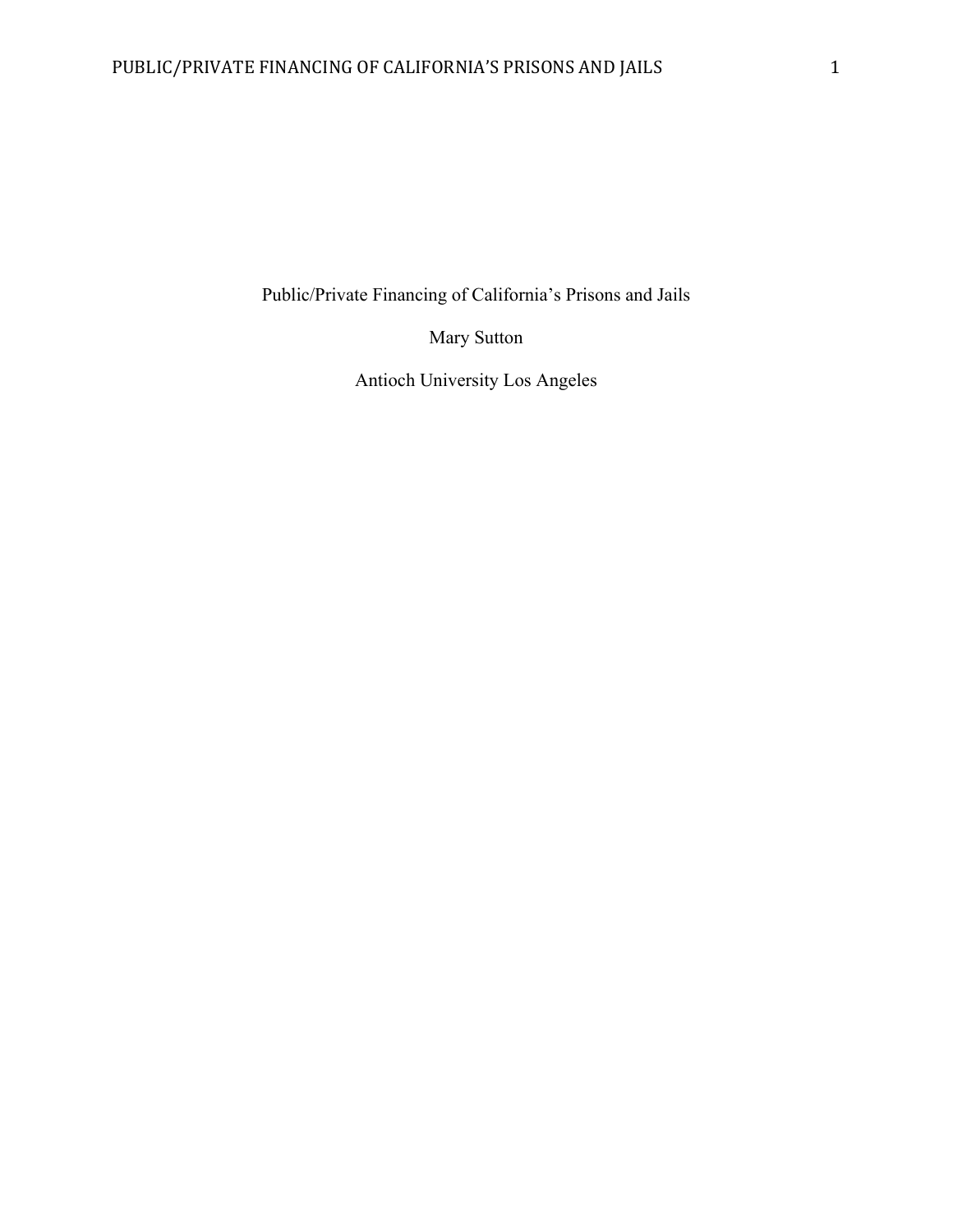## Public/Private Financing of California's Prisons and Jails

President Obama recently acknowledged the mishap of the United States' incarceration policies that led to the incarceration of almost 2.5 million people, mostly poor people and/or people of color, over the last thirty years—"at a crippling cost to them, their families and communities, as well as to the taxpayers and society as a whole" (New York Times, 2015). Former President Clinton responded by admitting he played a role in the acceleration of incarceration rates, and that he was wrong when he signed the harsh anti-crime legislation into law in 1994 (Baker, P, 2015).

These public statements, none too soon, reflect the growing social awareness that mass incarceration has caused great harm to millions of people. Many reports and research generated over the last decade discuss methods and strategies to reduce incarceration, which are more humane, more cost effective, and increase public safety (Vera Institute, 2013; Public Policy Institute, 2015). Yet federal, state and local governments continue to disavow these reports and research and work closely with the public and private prison industry to propel the construction of prisons and jails forward without regard to the accumulating financial, environmental and human costs. This literature review will address the multi-faceted financial arrangements that the State of California and Counties across the State, specifically Los Angeles County, continue to maneuver to ensure that billions of dollars continue to flow into the construction and operation of prisons and jails—rather than investing in alternatives that support people coming home from prison or jail.

California built twenty-two new prisons between 1980 and 2005. The prison population in California reached its peak in 2007 when there were almost 180,000 people locked up in the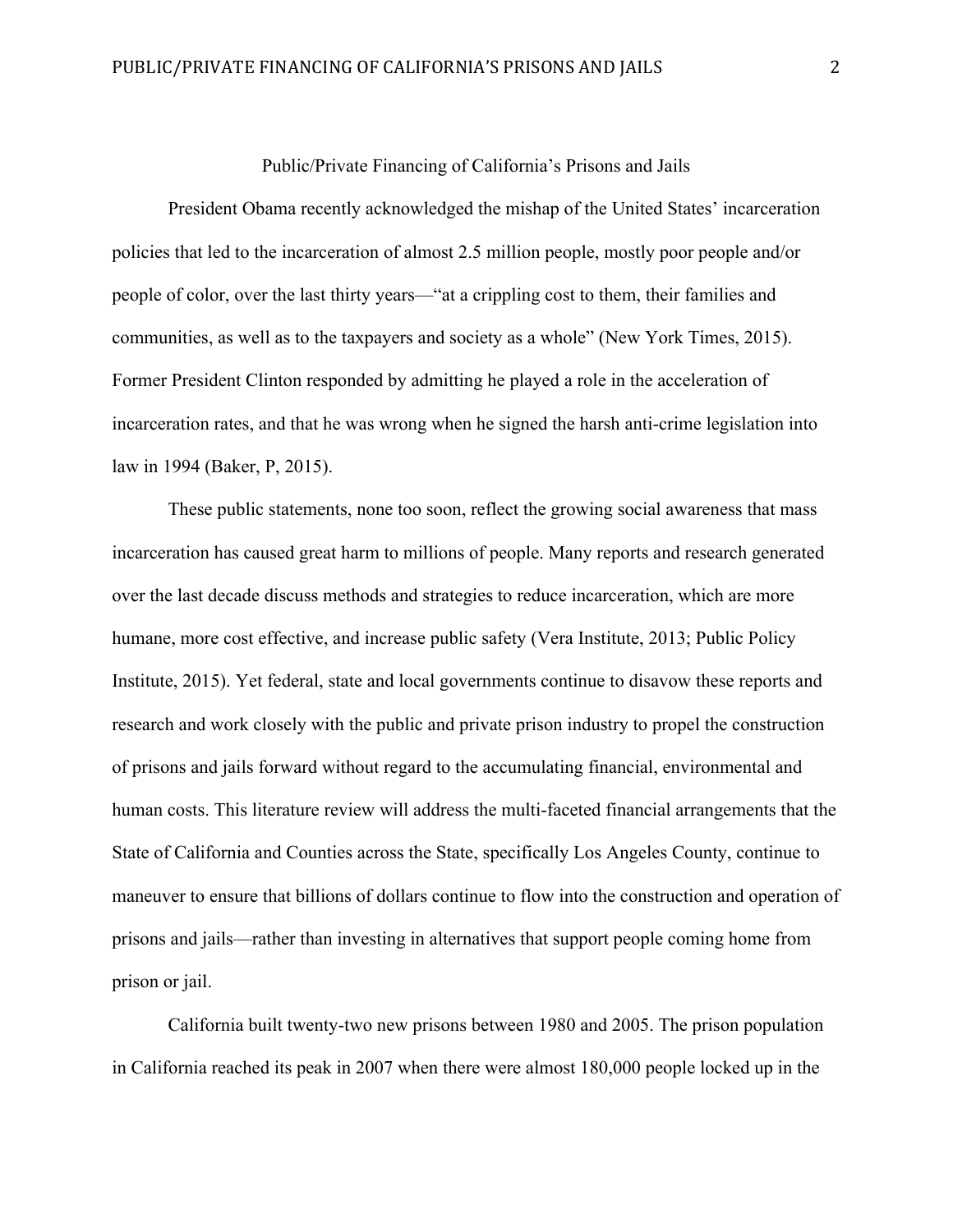state's thirty-three massive cement and steel prisons. Each state prison was filled with twice the number of people that it was designed to hold. The "Golden Gulag" written by Ruth Wilson Gilmore and "Prison Profiteers," edited by Tara Herivel and Paul Wright, both published in 2007, offer detailed descriptions of how states around the country manipulated financing of public prisons and jails through private tax-free investments. The last time California taxpayers voted to fund new prison construction was in 1982 when they approved the sale of \$495 million in general obligation bonds (GOBs). Since that time, taxpayers have rejected legislation proposing to build new prisons and jails (Gilmore, 93). "No state has built a new prison with general obligation bonds since the turn of the century, and few have put the question to voters." In 2002, voters in Maine rejected a \$25 million prison plan; in 2006, California Governor Arnold Schwarzenegger did not receive support for a \$2.6 billion prison from his own party (Pranis, 38). In Kevin Pranis' "Doing Borrowed Time: The High Cost of Backdoor Prison Finance," he argues:

"Declining public enthusiasm for costly prison expansion plans has closed off traditional options for financing new prison construction…this trend has created new opportunities of a cottage industry of investment bankers, architects, building contractors, and consultants to reap large rewards with "backdoor" financing schemes. A review of recent prison, jail, and detention expansion initiatives shows that federal, state, and local governments are using backdoor financing mechanisms to borrow hundreds of millions of dollars to build facilities that the public does not want and cannot afford" (Pranis, 36).

Lease revenue bonds (LRBs) can be sold without public approval because, unlike GBOs. LRBs were originally designed to provide a source of funding for public projects that would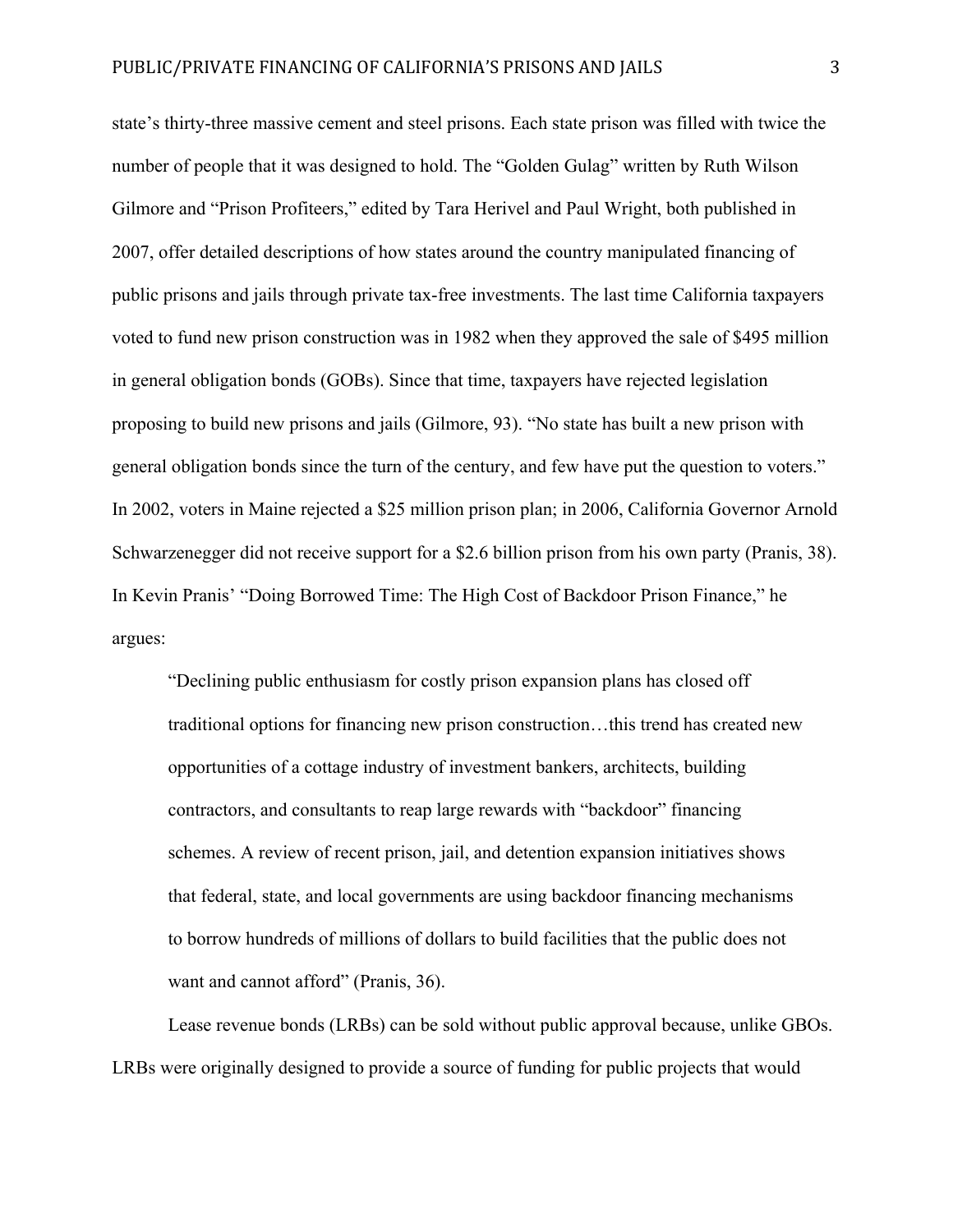generate revenue to pay for themselves—like toll roads, hospitals, parking facilities or recreational projects (Pranis, 36; Gottschalk, 51).

While Gilmore states that "capitalists and statesmen (of California)" manipulated the LRB scheme, Pranis explains how New York State devised a similar backdoor finance plan earlier in the decade (Gilmore). "In 1980, New York Governor Mario Cuomo responded to voters' rejection of a \$500 million prison bond referendum by turning to the state's Urban Development Corporation (UDC). The UDC is a nonprofit corporation established after the assassination of Martin Luther King Jr. to expand access to affordable housing. Governor Cuomo used the UDC to issue revenue bonds to build upstate prisons" (Pranis, 37-38). In New York, the revenue from the sale of LRBs was backed by leases between the UDC and the Department of Correctional Services (Pranis, 38); In California, the State Public Works Board fronts the money for any prison or jail project. When the project is completed they sell the LRBs to cover the loan. The project is the security for the bondholders. Then the California Department of Corrections and Rehabilitation (CDCR), or Los Angeles County—in the case of the proposed women's jail in Lancaster—pays rent, or leases the space from the Public Works Board. The "rent" comes from the County's general operating budget. Alex Anderson explains the scam best in his article, "Hiding Out in Prison Bonds" published in Forbes magazine: "The state creates an entity or agency to build the prison. The agency floats bonds to the public to cover construction of the facility. The agency then leases the right to use the completed prison to the state. The state pays the entity lease payments. The entity uses the lease payments to service the bond debt. Essentially, the state takes money from one pocket… and puts it in another, and then the agency distributes the money to the bondholders" (Anderson, 2008). Once the issuing agency pays the debt in full, the ownership of the asset is returned to the jailer. The investors yield one and a half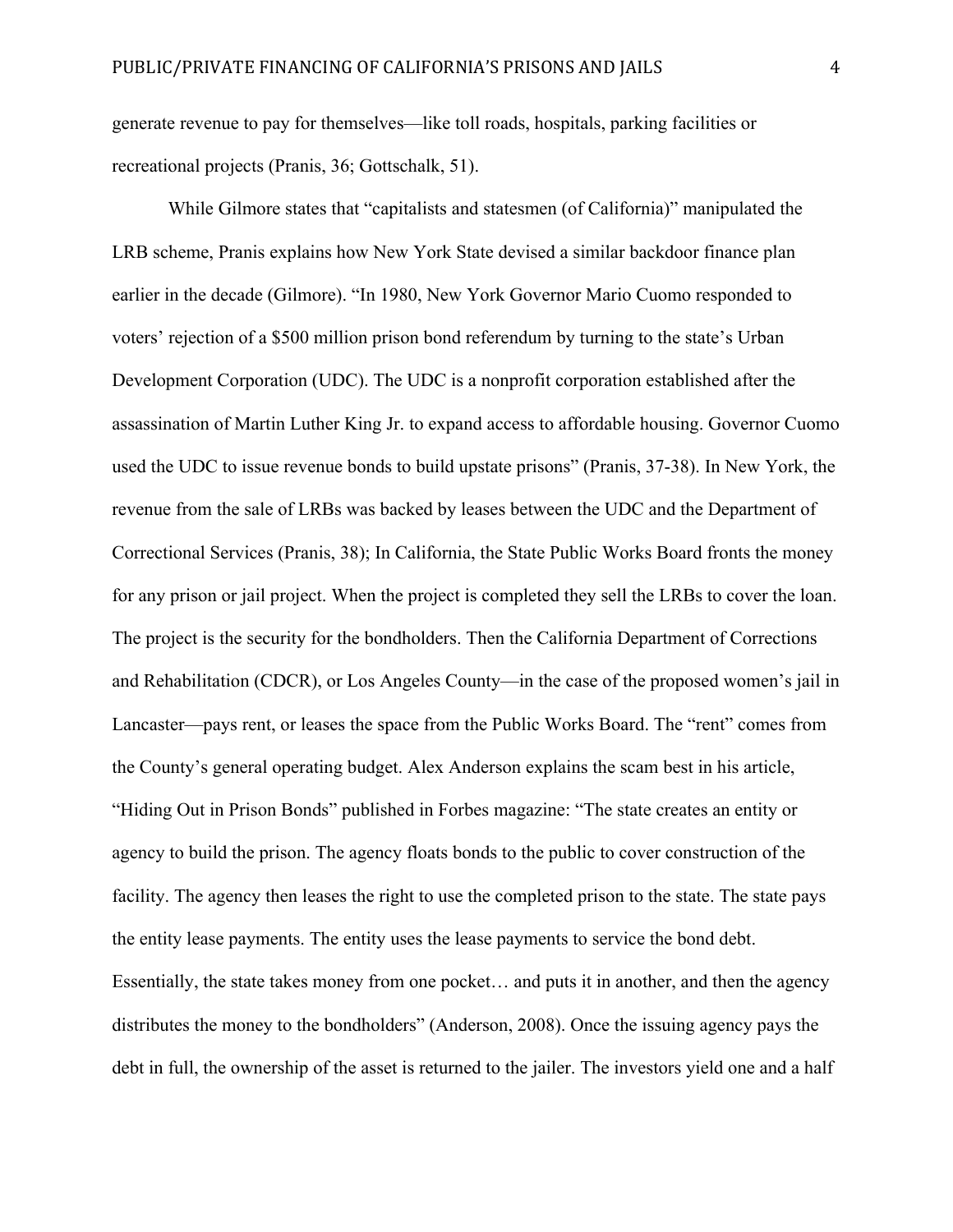to three times their original investment depending on the length of the bond agreement.

California taxpayers did not want to see higher taxes for any reason in the early 80s, and conservative politicians did not want to appear to raise tax rates (Pranis, 38; Gilmore). In 1982, California needed much more than \$495 million to complete the prison construction plan that was on the table. The lease revenue bond scheme solved that dilemma. A1984 memo from Daniel J. McCarthy, Director of the California Department of Corrections, indicates that the reason to use LRBs was to speed up the process because overcrowded state prisons, filled at 147% capacity, were hazardous for staff and prisoners (McCarthy). "Currently authorized and available funds for the construction program are not adequate to support completion of the required building program… the Department was asked by the Legislature to investigate the advisability of using lease or lease-

purchasing financing arrangements. This report explores this subject and identifies and recommends an approach to leasepurchase financing that would permit the Department to continue its current efforts to reduce the overcrowded conditions by bringing new prison facilities online as soon as possible" (McCarthy).

LRBs are tax-free and have higher interest rates because they are high risk. The government entity cannot

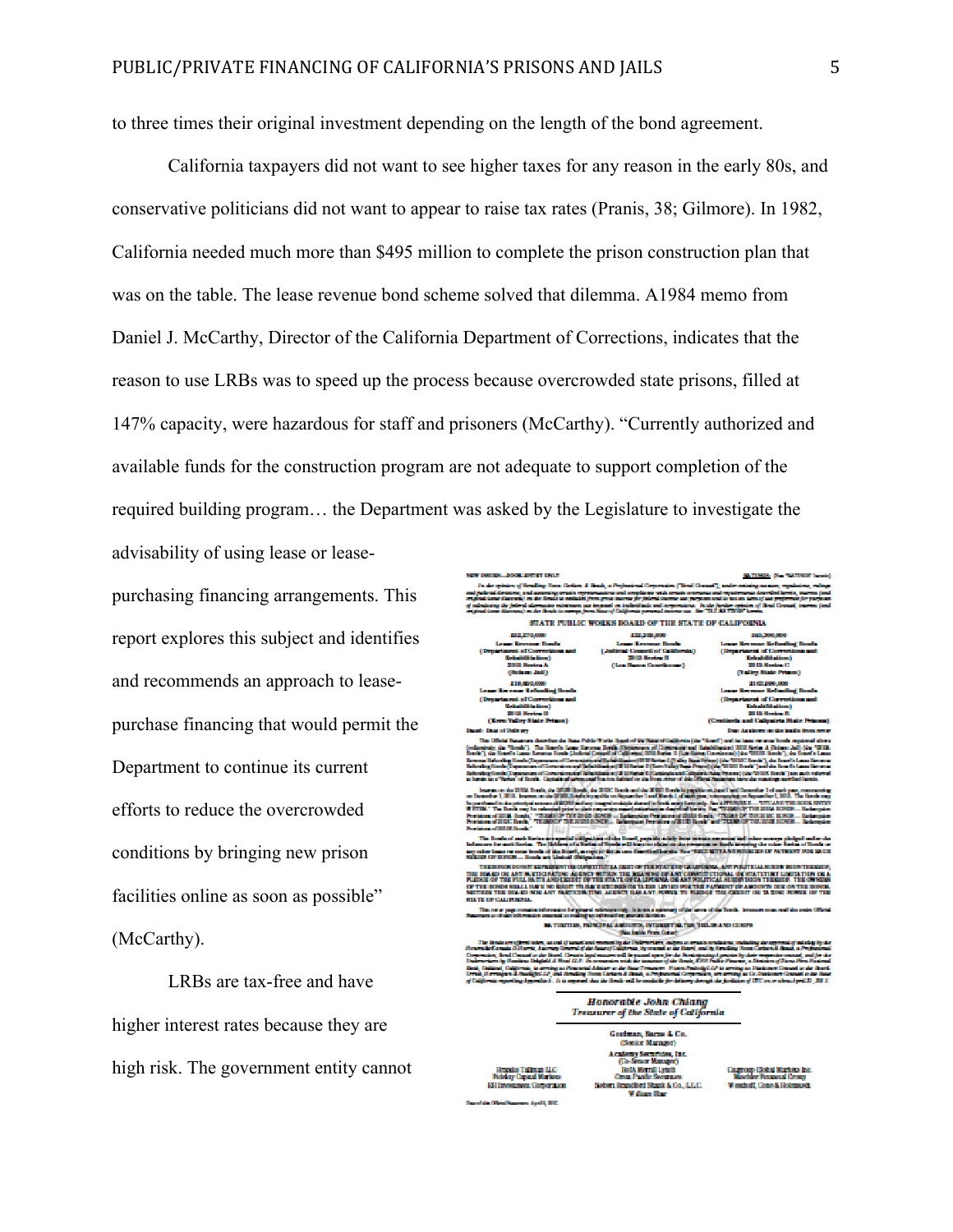be held liable. Official statements from bond sales clearly state the following.

"The bonds do not represent or constitute a debt of the state of California, and political subdivision thereof, the board or any participating agency (devined herein) within the meaning of any constitutional or a pledge of the faith and credit of the state of California or any political subdivision thereof. The owners of the bonds shall have no right to have excises or taxes levied for the payment of amounts due on the bonds. Neither the Board nor any participating agency has any power to pledge the credit or taxing power of the state of California. (SPWB, 2015)."

Yet, the State Public Works Board has made payments and debt service to investors, in good faith, so as not to ruin their credit or lose their good standing with investors (Gilmore, 2007; Gottschalk, 2015).

By 2007, all thirty-three state prisons were filled to almost 200% capacity, compared to 147% in 1984, which was considered an overcrowding crisis at that time. Governor Arnold Schwarzenegger, Republicans, and liberal Democrats alike responded to the last decade of prison overcrowding with AB900, the world's largest prison and jail expansion project in history. AB900, passed in Spring 2007, originally authorized more than \$7 billion in lease revenue bond sales to construct 53,000 new prison and jail beds across the state of California—to relieve overcrowding. Funds were allocated "for state prison projects, reentry facilities, and local jail beds to ease the overcrowding in California's prisons and local jails." A 2011, AB 900 Construction update states that seven health care facilities were underway, and three local jail projects had broken ground. The report also points out that the department was reassessing the number of additional beds needed considering the implementation of Realignment Assembly Bill 109 (AB 109) which had the potential to lower the state prison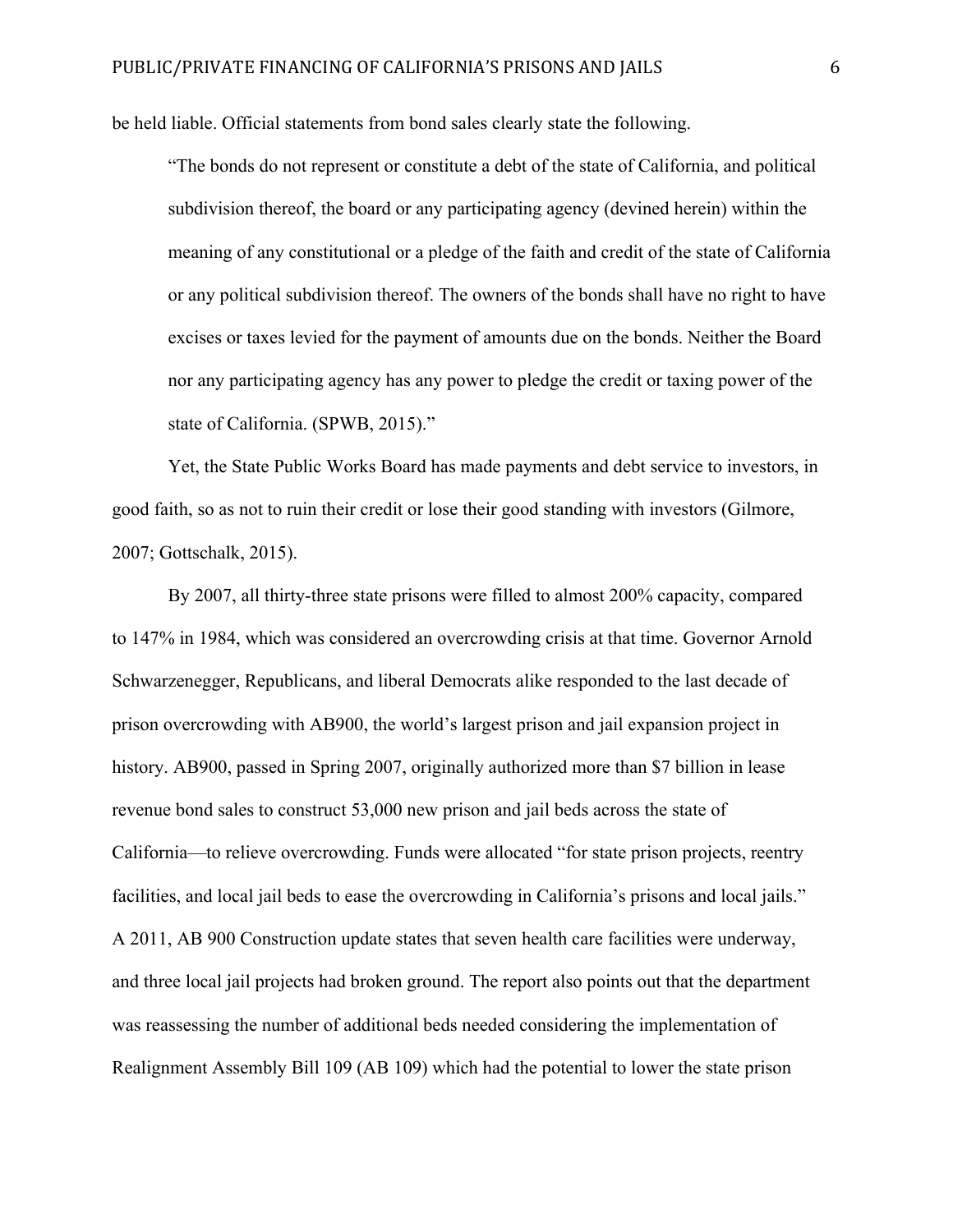population by as much as 30,000 people over the next few years. As of 2015, the State Public Works Board is still waiting to issue more AB900 lease revenue bonds to build more county jails, including \$100 million for the new women's jail in Los Angeles County. The women's jail is one of two facilities that are part of LA's multi-billion dollar jail project that was approved in September 2015.

From 1991- 2007, Bank of America, Goldman Sachs, and Morgan Stanley purchased over \$2 billion in lease revenue bonds for the construction of California prisons (Petrella, C. 2011). Since that time, AB900 was passed, and several prison projects have been completed and others are underway. One of those projects is the 2500 bed hospital prison in Stockton, California, where sick, physically challenged, and dying prisoners will spend their last days. Official statements, dated between 2007 and 2015 reveal over \$2.5 billion in lease revenue bonds that were issued by the State Public Works Board of California for the construction of correctional facilities (SPWB, 2007, 2011, 2012, 2013, 2014, 2015; EMMA). As recently as November 2015, the State Public Works Board sold almost \$224 million in LRBs to Morgan Stanley & Co. LLC for multiple buildings at Corcoran State Prison. In April 2015, California sold over \$221 million in LRBs to to Goldman Sachs for four prison expansion projects—Valley State Prison, Kern Valley State Prison and Centinela and Calipatria State Prisons—and for the Solano Jail. In November 2014, the state sold \$137,750,000 in prison bonds to J.P. Morgan, and in October 2014, they sold \$172,770,000 in prison bonds to Barclays. (California State Treasurer; EMMA). Investors are buying and selling these bonds on Wall Street with the potential to double and triple their investments over 20-30 years California taxpayers will pay this massive debt to wealthy financiers without even knowing it (EMMA).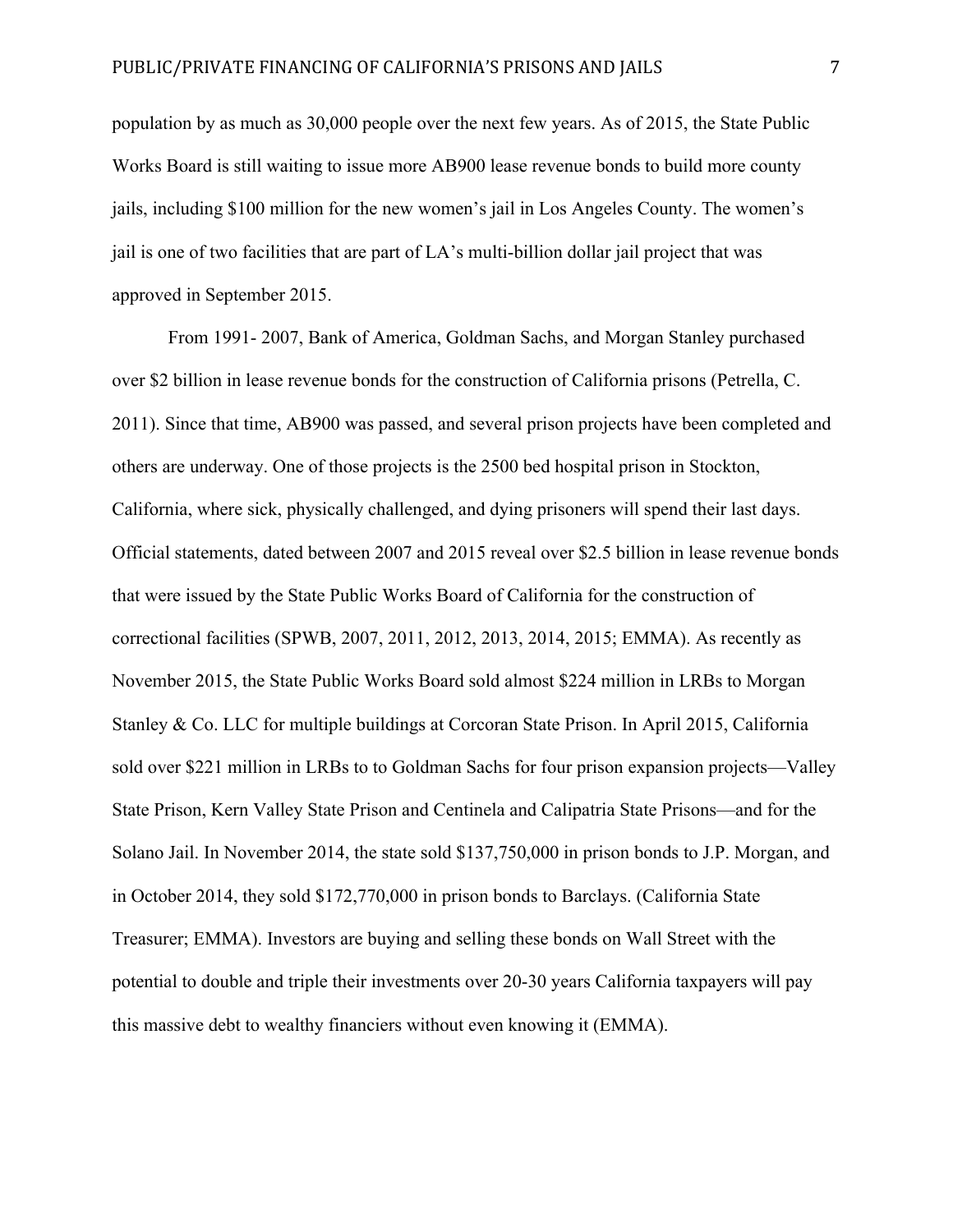| Lease Revenue Bonds issued by the State Public Works Board of the State of<br>California-2007 - 2015 |                 |                                                              |
|------------------------------------------------------------------------------------------------------|-----------------|--------------------------------------------------------------|
|                                                                                                      |                 |                                                              |
| 12-Jun-07                                                                                            | \$33,310,000    | <b>CDCR</b> - California Men's Colony Wastewater             |
|                                                                                                      |                 | <b>Collectiona and Treatment Plant</b>                       |
| 20-Nov-07                                                                                            | \$37,545,000    | <b>CDCR (Various Correctional Projects)</b>                  |
| 12-Oct-11                                                                                            | \$151,825,000   | <b>CDCR- California State Prison, LA (Various Buildings)</b> |
| 19-Apr-12                                                                                            | \$267,625,000   | CDCR - California State Prison - Kern County at              |
|                                                                                                      |                 | Delano II                                                    |
| 18-Oct-12                                                                                            | \$65,485,000    | <b>CDCR</b> - California State Prison - Susanville           |
| 19-Mar-13                                                                                            | \$15,105,000    | <b>CDCR</b> - Stanilaus - Juvenile Facility                  |
| $2$ -Oct-13                                                                                          | \$135,995,000   | <b>CDCR - Various Correctional Facilities</b>                |
| $2$ -Oct-13                                                                                          | \$161,115,000   | <b>CDCR - Wasco State Prison: Various Buildings</b>          |
| 26-Mar-14                                                                                            | \$794,710,000   | <b>CDCR - Various Correctional Facilities</b>                |
| 10-Apr-14                                                                                            | \$152,420,000   | Kern State Prison: Various Buildings                         |
| 16-Oct-14                                                                                            | \$108,185,000   | <b>CDCR - (Various Correctional Facilites)</b>               |
| 16-Oct-14                                                                                            | \$64,585,000    | <b>CDCR - Pleasant Valley State Prison</b>                   |
| $6-Nov-14$                                                                                           | \$137,750,000   | <b>CDCR</b> - California Substance Abuse Treatment           |
|                                                                                                      |                 | Facility and State Prison at Corcoran (Corcoran II)          |
| 9-Apr-15                                                                                             | \$52,270,000    | <b>CDCR - Solano Jail</b>                                    |
| 9-Apr-15                                                                                             | \$19,650,000    | <b>CDCR - Kern Valley State Prison</b>                       |
| 9-Apr-15                                                                                             | \$45,300,000    | <b>Valley State Prison</b>                                   |
| 9-Apr-15                                                                                             | \$103,990,000   | <b>Centinela and Calipatria State Prisons</b>                |
| 19-Nov-15                                                                                            | \$223,800,000   | California State Prison, Corcoran: Various Buildings         |
|                                                                                                      |                 |                                                              |
| <b>TOTAL</b>                                                                                         | \$2,570,665,000 |                                                              |

In 2014, the California state legislature approved another \$500 million LRB sales, through SB1022, for county jail beds. SB863, passed in 2015, "allows for the sale of \$500 million in lease-revenue bond financing authority for the acquisition, design, and construction of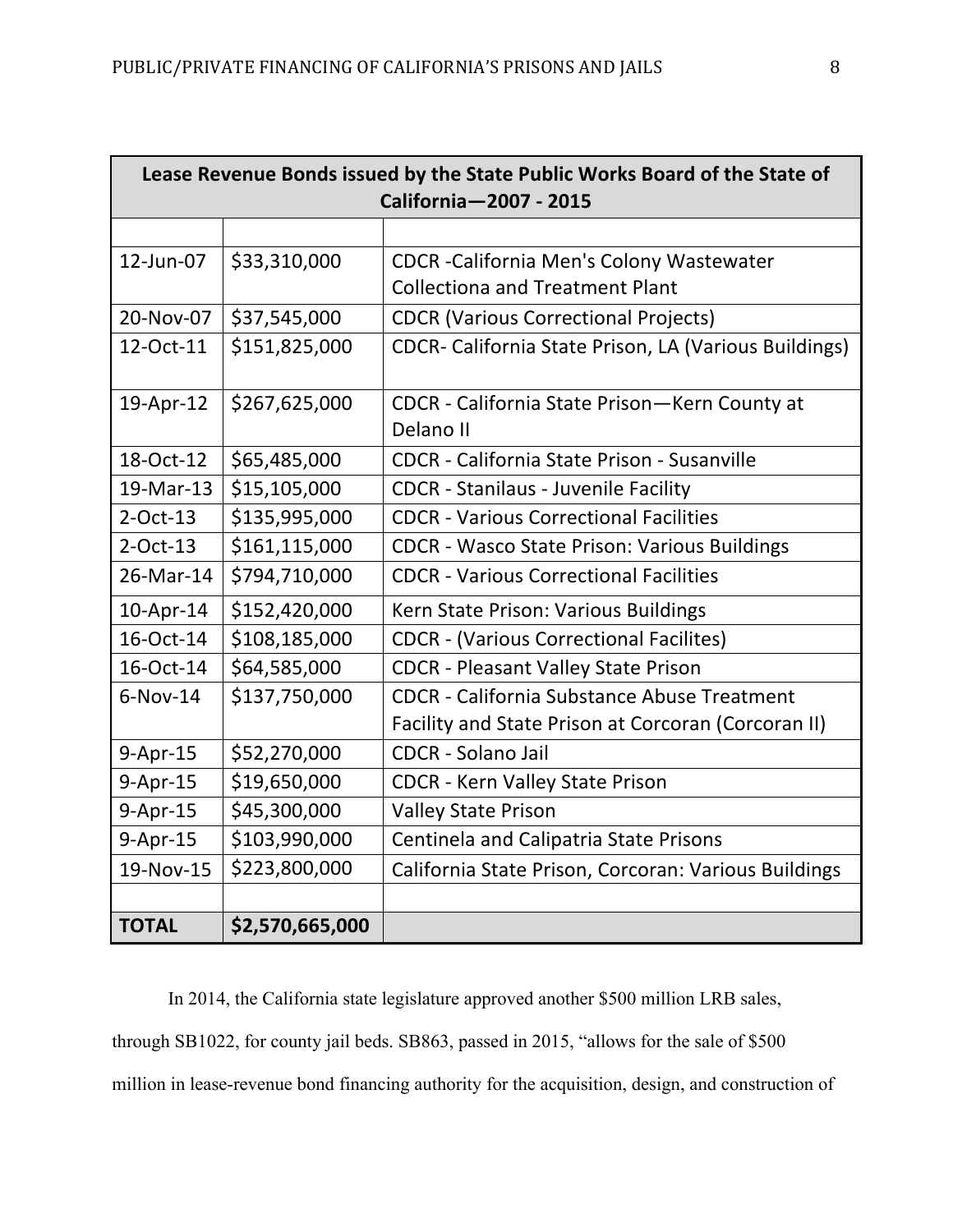adult local criminal justice facilities in California" (The State of California). Despite the reduction in the California prison population, due to Realignment and Prop 47, the 2015-2016 operating budget for the California Corrections Department (CDC) is over \$10 billion.

In a 2011 article, "Leasing Through the Back Door: The Private Financing of "Public" Prisons," Christopher Petrella points out that, while public attention has been focused on the growing number of private prison facilities owned by Corrections Corporation of America and The GEO Group, "scant attention has been paid to the private financiers of "public" prison projects." Petrella continues by stating that "the public must be made to know that although financial institutions like Bank of America, Goldman Sachs, and Morgan Stanley do not profit directly by exploiting prison labor or by operating private penal facilities, they nonetheless realize exorbitant annual revenues by propping up a "prison industrial complex" by way of "leasing through the back door." And to paraphrase  $16<sup>th</sup>$ -century Dutch polymath Balthazar Gerbier, too many back doors make thieves" (Petrella)."

In her recent book, *Caught: The Prison State and the Lockdown of American Politics*, Marie Gottschalk cites many of the same aforementioned sources in her discussion about the financing of correctional facilities in Chapter Three, "Squaring the Political Circle." She states that LRBs obscure the full cost of prison construction as payments and debt service are not itemized in the state budget and can only be found in separate documents. She emphasizes the role of neoliberal forces in manipulating prison financing schemes that remain quite stable, even during the 2008 financial downturn. She says, "They built a carceral state that has been hiding in plain sight. They also emboldened certain interests that have become major impediments to dismantling the carceral state." Gottschalk implies that it will not be enough to fight prison and jail expansion by focusing on "recidivism, reentry, and justice reinvestment, but that it will be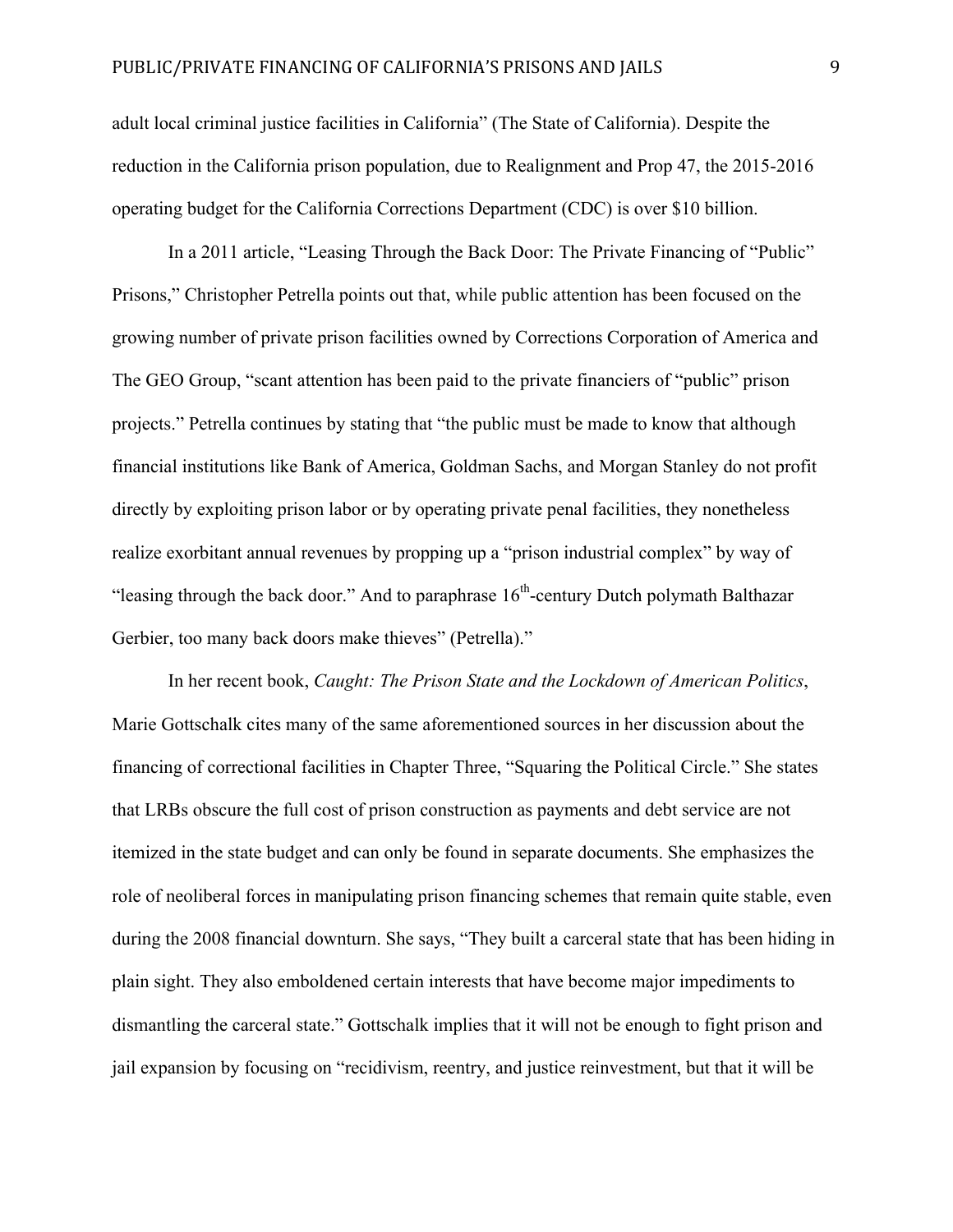necessary to change 'social, political, and economic structures (Gottschalk, 78)."

Indeed, the construction of prisons, jails and detention centers across the United States, and California, is kept in motion through a variety of public and private finance strategies and partnerships, including builders, planners, architects and private prison corporations. In 2007, AB900 also approved contracts with the private prison industry to house up to 9,000 California State prisoners in out-of-state private prisons. As of September 9, 2015, individuals are held in out-of-state private prisons in Arizona, Mississippi, and Oklahoma. This number is going down. On July 29, 2015 there were 6508 in these facilities. Today, the state has almost 11,000 state prisoners in private facilities. California and Los Angeles are increasing their collaborations with private prison corporations right under the nose of California taxpayers. As public opinion is swayed toward anti-incarceration sentiment, the GEO Group is making millions through their "GEO Continuum of Care" programs, providing housing, employment assistance, rehabilitation and substance abuse counseling, and vocational and education programs" (GEO, 2014); they have scooped up control of 24 day reporting centers across the state of California. They also sell electronic monitoring devices, and provide transportation for state and local correctional facilities (GEO, 2014). The Los Angeles County Sheriff is expanding their capacity by utilizing bed space in seven city jails that are run by The GEO Group. The company's 2015  $2<sup>nd</sup>$  quarterly publication for employees and their families, "GEO World," features an article highlighting a meeting they sponsored about AB109 Realignment. A photo taken at a re-entry forum focused on AB109 Realignment shows, Assistant Sheriff of LA County, Terri McDonald, along with representatives from CDCR, the state Legislature, and the California State Association of Counties (GEO WORLD).

Whether state or local entities or a private prison corporation runs California's prisons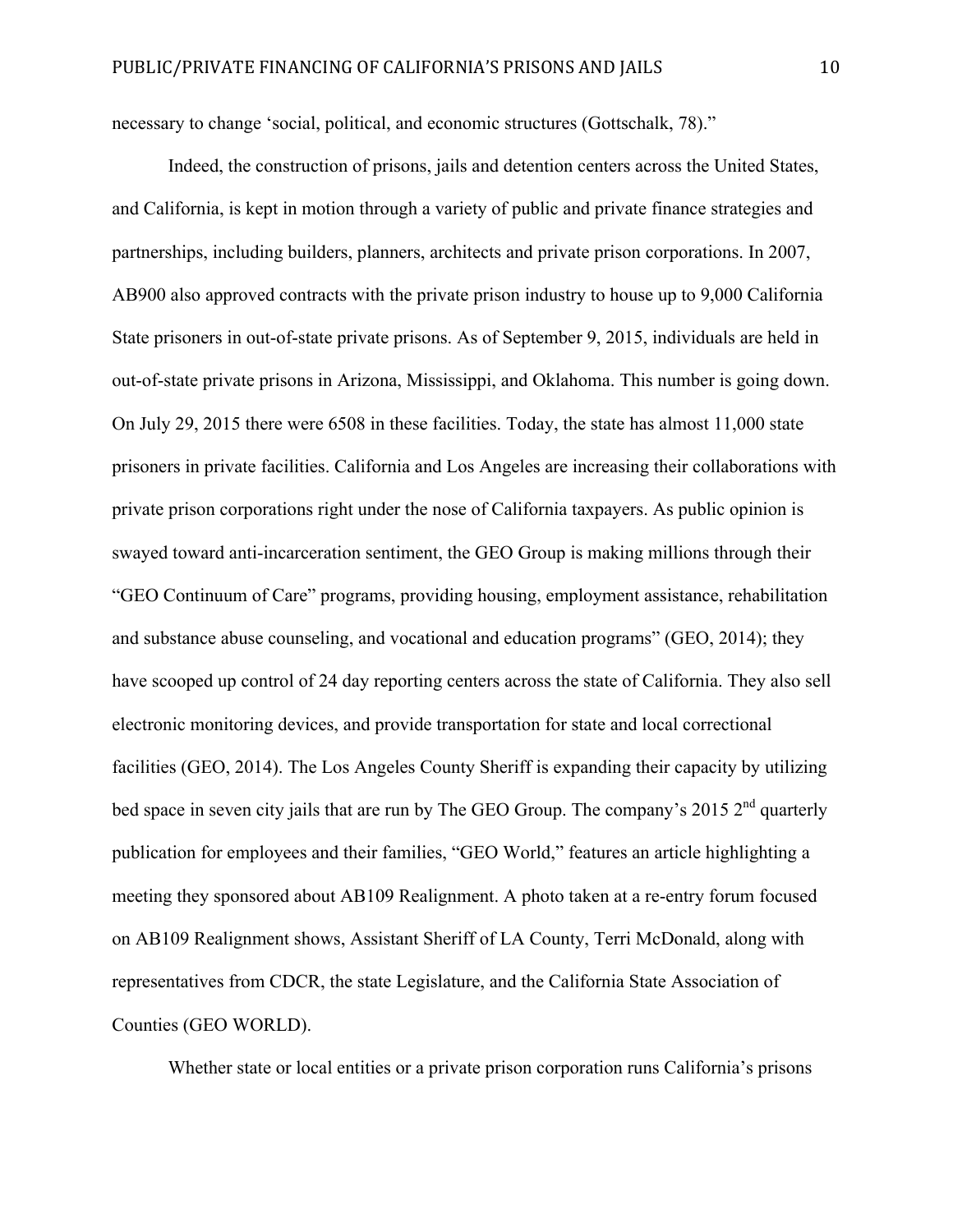.

and jails, private investors finance the construction of new facilities. Through "backdoor" financing schemes and privatization, California taxpayer dollars are being sucked into the coffers of the 1%. With the entrenchment of neoliberal mechanisms to fund correctional facilities and re-entry services, as Gottschalk suggests, depending on growing investment in community solutions to undo mass incarceration may be a false solution (Gottschalk, 78).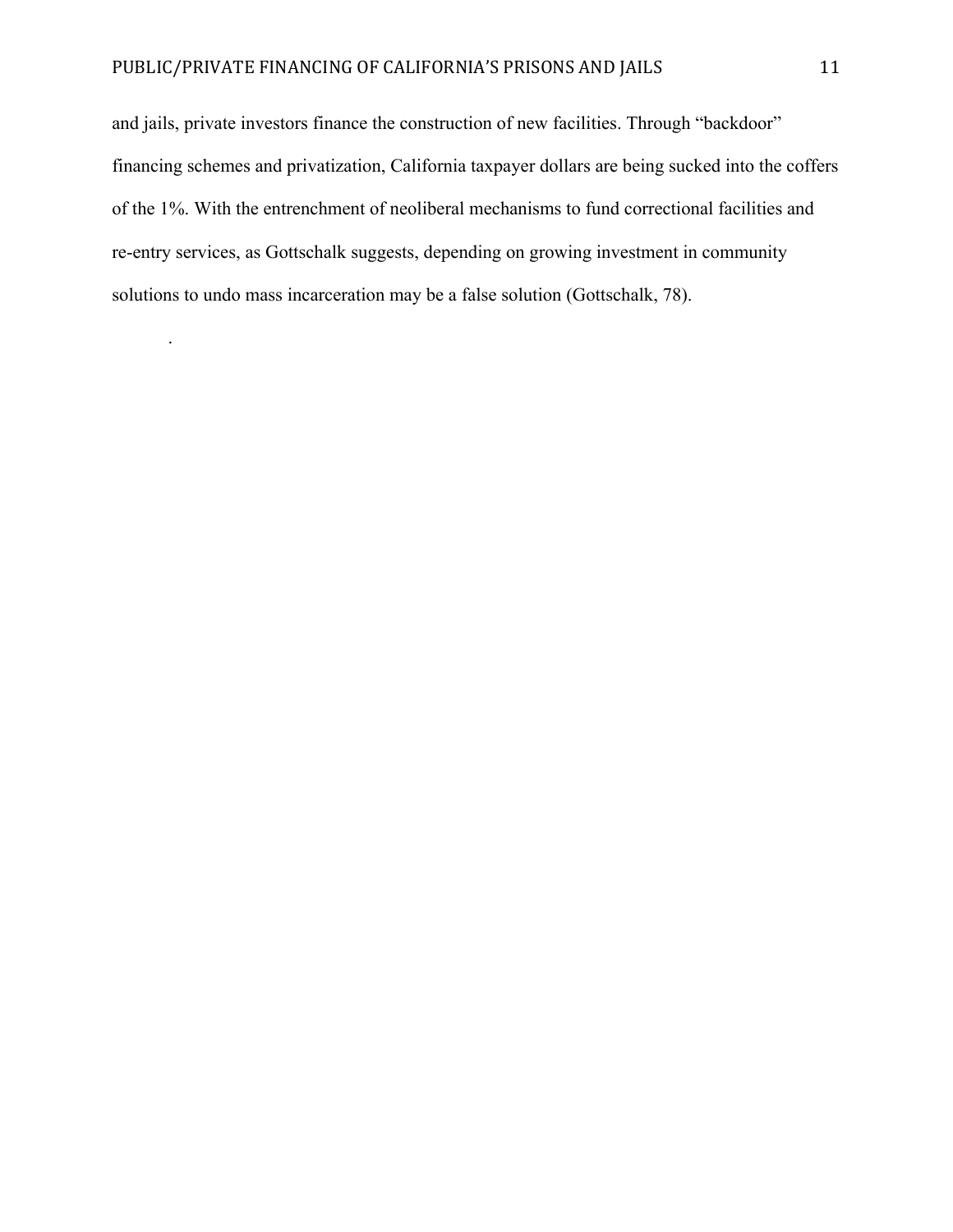## References

Anderson, Alex. (2008, October 22). *Hiding Out In Prison Bonds.* Forbes. Web. July 2015 http://www.forbes.com/2008/10/22/prison-correctional-bonds-pf-iiin aa 1022fixedincome inl.html.

Baker, Peter. (2015, July 15). *Bill Clinton Concedes His Crime Law Jailed Too Many for Too Long*. New York Times. Web. 2015 July 27. http://www.nytimes.com/2015/07/16/us/politics/bill-clinton-concedes-his-crime-lawjailed-too-many-for-too-long.html

- Board of State Community Corrections (BSCC). (2015). *Request for proposals, Senate Bill 863 Adult Local Criminal Justice Faculties Construction.* Web. 2015, July 29. http://www.bscc.ca.gov/downloads/SB%20863%20-%20RFP.pdf
- California Department of Corrections and Rehabilitation (CDCR). (2011, October). AB900 Construction Update: Fact Sheet. Web. July 2015
- California Department of Corrections and Rehabilitation (CDCR). (2015). Weekly Report of Population.
- http://www.cdcr.ca.gov/Reports\_Research/Offender\_Information\_Services\_Branch/WeeklyWed/ TPOP1A/TPOP1Ad150909.pdf
- California State Treasurer, Chiang, John. (2015, June). *Listings of Official Statements*. Office of the Treasurer. 2015. http://www.treasurer.ca.gov/bonds/os.asp
- Electrical Municipal Market Access (EMMA). (2015, June 24). Market Activity. Web. 24 June 2015. http://emma.msrb.org/MarketActivity/ViewStatistics.aspx

The GEO Group (GEO). (2014). *2014 Annual Report*

https://materials.proxyvote.com/Approved/36162J/20150310/AR\_237329/pubData/sourc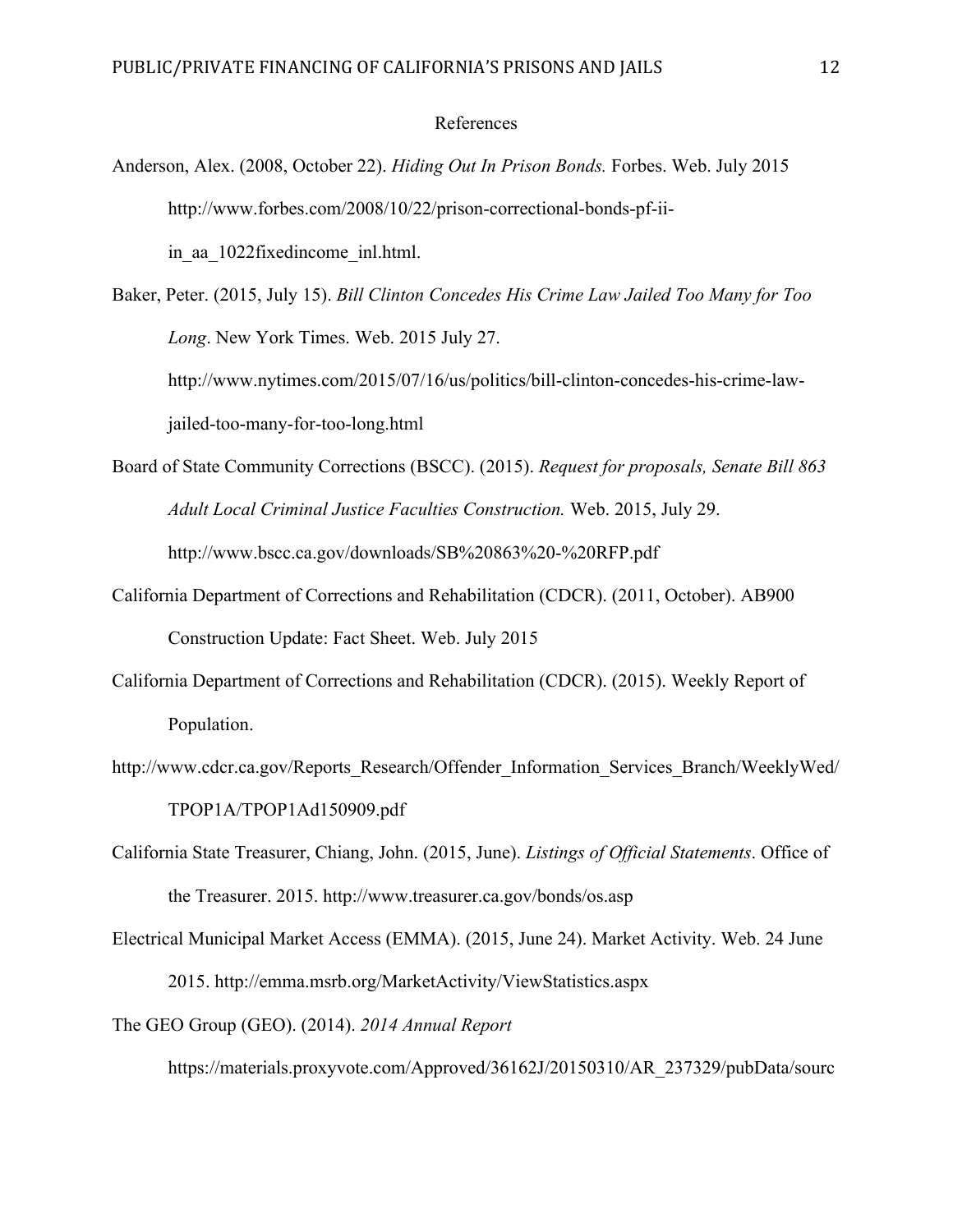e/GEO%20Group%202015%20Annual%20report.pdf

GEO World. (2015). *A GEO Publication for Employees and Their Families*. Web.

- Gilmore, Ruth Wilson. (2007). The Prison Fix*. Golden Gulag: Prisons, Surplus, Crisis, and Opposition in Globalizing California*. (pp. 87-117). University of California Press.
- Gottschalk, Marie. (2015). *Caught: The Prison State and the Lockdown of American Politics*. Princeton University Press.
- McCarthy, Daniel. (1984, January 1). *Report to the Legislature*; *Alternative Financing of California*. California Department of Correction. We Deliver.pdf.
- New York Times. (2015, July 16). *President Obama Takes On the Prison Crisis.* Editorial Board. Web. 2015, July 27.
- Petrella, C. (2011, December 31). Leasing *Through the Back Door: The Private Financing of "Public" Prisons*. Nation of Change. Web. June 14, 2015 http://www.nationofchange.org/leasing-through-back-door-private-financing-publicprisons-1325349464
- Pranis, Kevin. (2007, January). *Doing Borrowed Time: The High cost of Backdoor Prison Finance*. Prison Profiteers: Who Makes Money from Mass Incarceration. Herivel, 2009 May 5. Tara; Wright, Paul. New Press.
- Public Policy Institute of California. (2015). Alternatives to Incarceration in California. Web. http://www.ppic.org/main/publication\_quick.asp?i=1146

State of California. (2015). *State of California 2015-16 Budget*. Edmund G. Brown Jr. Governor, State of California. Web. 2015 July. http://www.ebudget.ca.gov/FullBudgetSummary.pdf State Public Works Board of the State of California. (2007-2015). Official Statement. http://emma.msrb.org/ER864336-ER674074-ER1075824.pdf